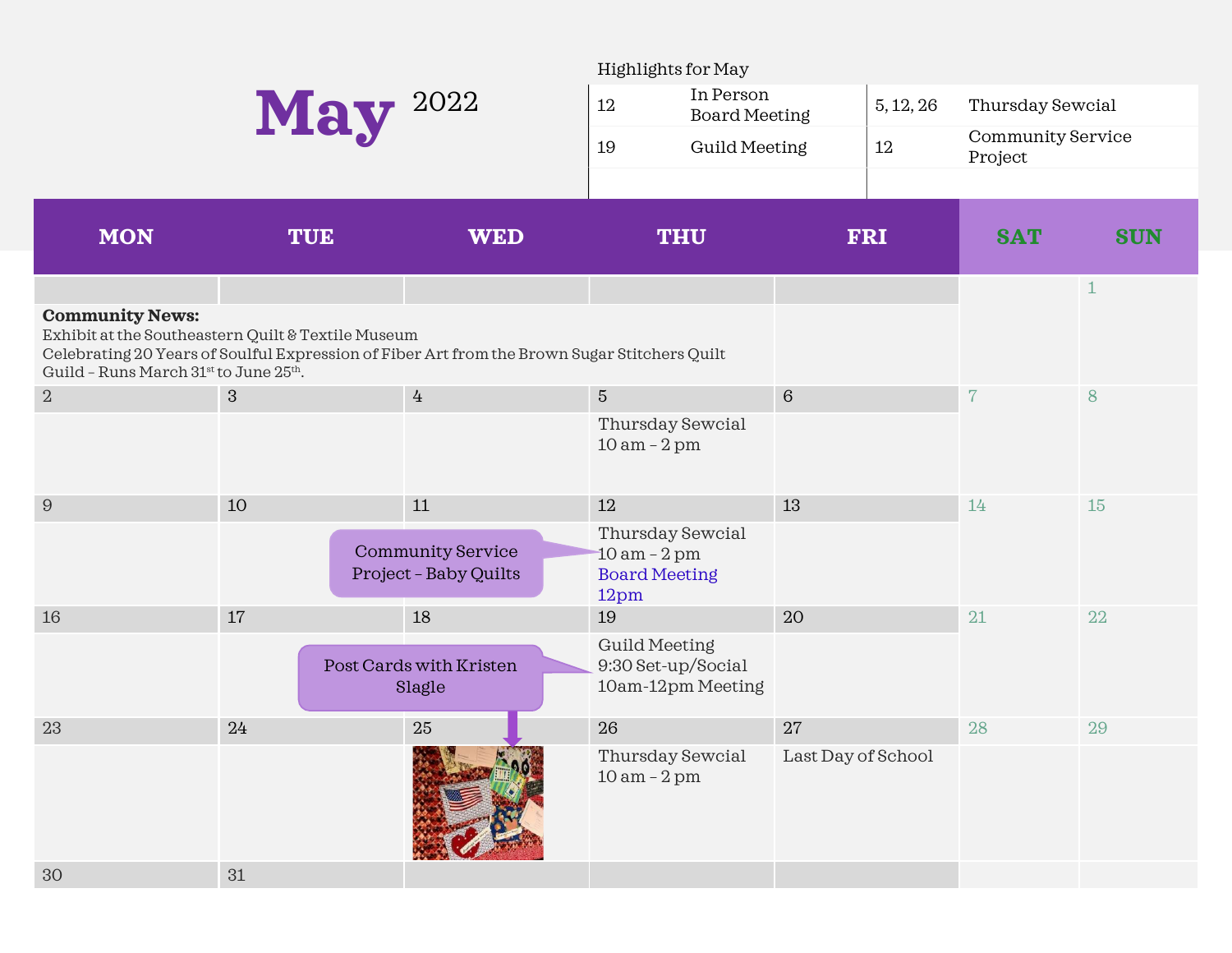| Memorial Day |
|--------------|
|--------------|

|                                           |                                                    |                                                                                                    | Highlights for June                                                     |                                                                                         |            |                                                                                 |                |  |  |
|-------------------------------------------|----------------------------------------------------|----------------------------------------------------------------------------------------------------|-------------------------------------------------------------------------|-----------------------------------------------------------------------------------------|------------|---------------------------------------------------------------------------------|----------------|--|--|
| <b>June</b> 2022                          |                                                    |                                                                                                    | $9^{\rm th}$                                                            | Zoom Board Mtg<br>9, 23, 30                                                             |            | Thursday Sewcial                                                                |                |  |  |
|                                           |                                                    |                                                                                                    | $16^{\text{th}}$<br><b>Guild Meeting</b>                                |                                                                                         | 9th - 11th | Quilt Show                                                                      |                |  |  |
|                                           |                                                    |                                                                                                    |                                                                         |                                                                                         |            |                                                                                 |                |  |  |
| <b>MON</b>                                | <b>TUE</b>                                         | <b>WED</b>                                                                                         | <b>THU</b>                                                              |                                                                                         | <b>FRI</b> | <b>SAT</b>                                                                      | <b>SUN</b>     |  |  |
|                                           |                                                    | $\mathbf{1}$                                                                                       | $\overline{2}$                                                          | 3                                                                                       |            | $4\overline{4}$                                                                 | $\overline{5}$ |  |  |
|                                           |                                                    | VACATION BIBLE SCHOOL AT THE CHURCH THIS WEEK - NO THURSDAY SEWCIAL                                |                                                                         |                                                                                         |            |                                                                                 |                |  |  |
| <b>Community News:</b><br>Ends June 25th. | Exhibit at the Southeastern Quilt & Textile Museum | Celebrating 20 Years of Soulful Expression of Fiber Art from the Brown Sugar Stitchers Quilt Guild |                                                                         |                                                                                         |            |                                                                                 |                |  |  |
| $\,6\,$                                   | $\overline{7}$                                     | $8\phantom{1}$                                                                                     | $\boldsymbol{9}$                                                        | 10                                                                                      |            | 11                                                                              | 12             |  |  |
|                                           |                                                    |                                                                                                    | Thursday Sewcial<br>$10 am - 2 pm$<br><b>Zoom Board</b><br>Meeting 12pm | East Cobb Quilters Guild<br>Georgia Celebrates Quilts Show<br>$9th$ , $10th$ , $11th$ . |            |                                                                                 |                |  |  |
| 13                                        | 14                                                 | 15                                                                                                 | 16                                                                      | 17                                                                                      |            | 18                                                                              | 19             |  |  |
|                                           |                                                    | Redwork<br>Presentation with<br>Colleen Harris                                                     | <b>Guild Meeting</b><br>9:30 Set-up/Social<br>10am-12pm Meeting         |                                                                                         |            |                                                                                 |                |  |  |
| 20                                        | 21                                                 | 22                                                                                                 | 23                                                                      | 24                                                                                      |            | 25                                                                              | 26             |  |  |
|                                           |                                                    |                                                                                                    | Thursday Sewcial<br>$10 am - 2 pm$                                      |                                                                                         |            | End of<br>SQTM<br><b>Brown</b><br>Sugar<br><b>Stitchers</b><br>Guild<br>Exhibit |                |  |  |

27 28 29 30